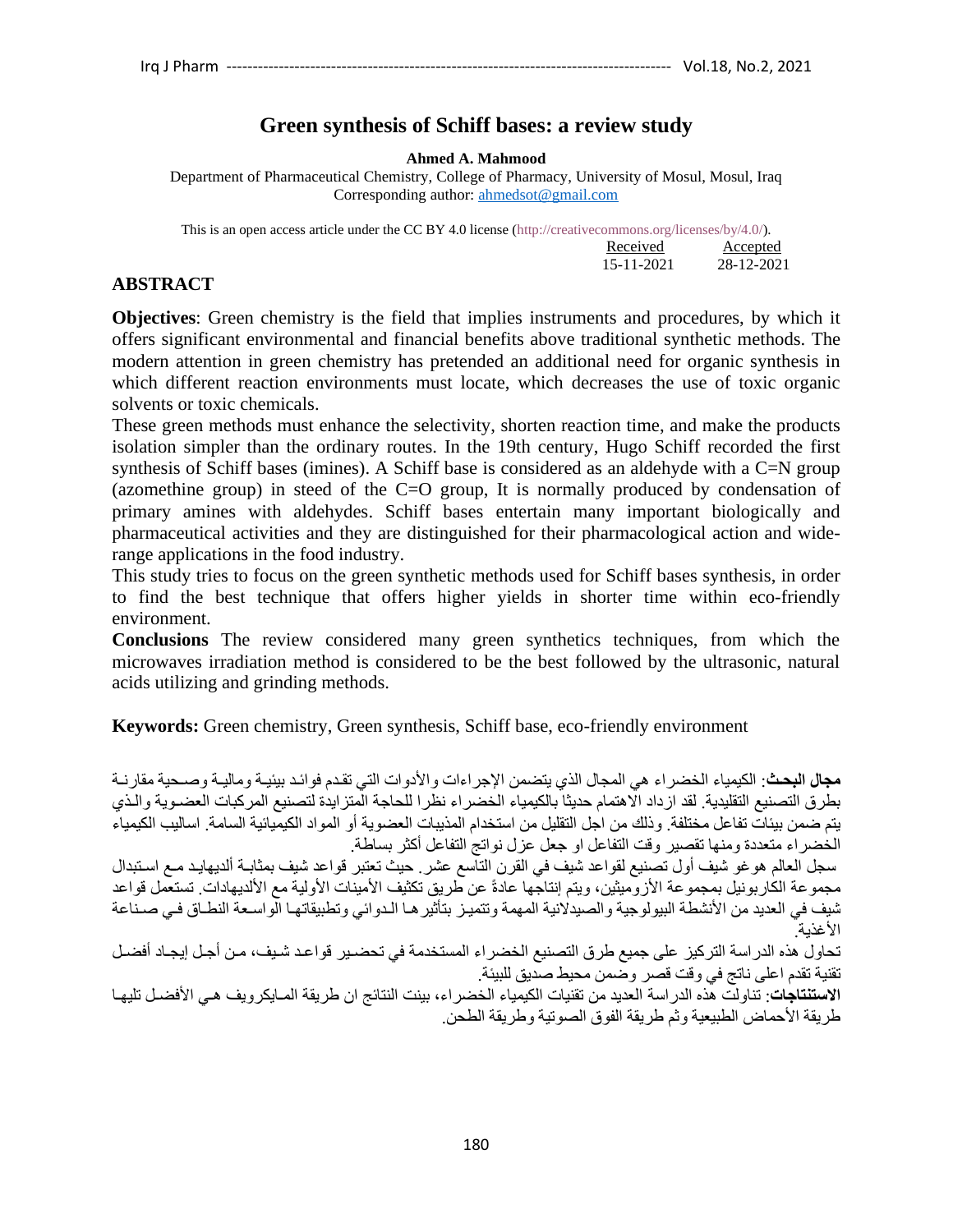### **INTRODUCTION**

reen chemistry is a recent path for examining the organic synthesis and the drug design The chemistry is a recent path<br>
for examining the organic<br>
synthesis and the drug design<br>
methodology [1]. It is that section of chemistry involving apparatuses, procedures and tools, in which significant environmental and economic benefits above conventional synthetic processes offered [2]. The current attention in green chemistry has postured many encounters for organic synthesis from which a modern reaction environments need to be created that involves decreasing the use of organic solvents or the utilization of toxic chemicals [2,3]. Many procedures utilizes by the green chemist involving solvent free reactions, simplifying the workup procedures, minimizing reaction time, enhanced selectivity and simplify

$$
\begin{matrix}\n0 \\
R_1\n\end{matrix} + \begin{matrix}\nR_3NH_1 \\
R_4\n\end{matrix}
$$

#### **Applications of Schiff base:**

Schiff bases are well-known as pharmacologically active compounds and have wide-range utilizations in food manufacturing [13], colors and dye manufacturing, analytical and medical chemistry, and also in synthetic chemistry [6,8,14]. They are also utilized as ligands in metal ions complexes formation, and also as stabilizers in polymers synthesis [14,15].

Schiff bases provide many important biological activities like antituberculosis, antifungal, antimalarial, antibacterial, anthelmintic, anti-HIV, diuretic, anti-inflammatory, antiviral, antitumor, antiprotozoal, anticonvulsant, and analgesic activities [13,16-20]. Thus, the importance of Schiff bases is

purifications procedures compared to the traditional methods [4].

Hugo Schiff recorded the first synthesis of Schiff bases (imines) in the 19th century. A Schiff base is considered as an aldehyde bearing a C=N group (azomethine -N=CH- group) in steed of the C=O group [5,6]. It is usually formed from the reaction of aldehydes with primary amines [7,8]. The standard Schiff bases chemical expression is RCH=NR1(R & R1 characterizes alkyl or aryl substituents) [9, 10].

The Schiff bases synthesis is regularly done by nucleophilic addition of the  $NH<sub>2</sub>$  group to the C=O of the aldehyde forming a hemiaminal compound in azeotropic reflexing condition with the concurrent elimination of water, which then dehydrated to generate an imine [11] as shown in the following equation [12]:



significantly clear. This study aimed to concentrate on the green synthetic routes used for Schiff bases synthesis, to characterize the best technique that offers higher yields in a shorter time within the ecofriendly environment.

#### **Conventional method for the synthesis of Schiff bases**

Schiff base synthesis frequently performed by refluxing a mixture containing equimolar of primary amines and aldehyde within non-aqueous organic solvents for 8-12 hours. The reaction is acid catalyzed and usually proceeded with an azeotroping agent (if necessary), or by separating the formed water [9,17,18]. This reaction is considerably reversible and it is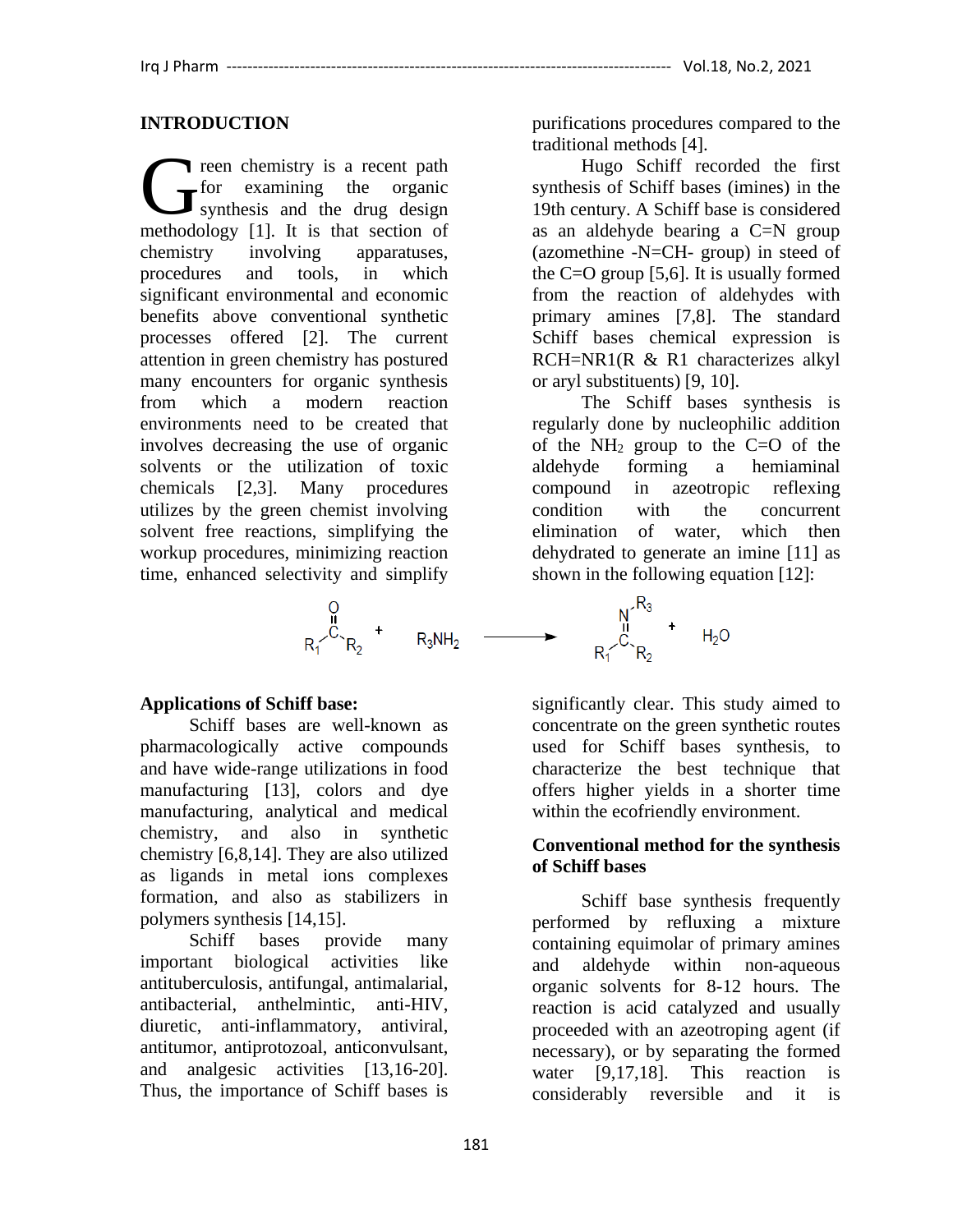beneficial to eradicate the produced water away from the reaction to acquire a maximum yield of the Schiff bases [21,22].

**Green synthetic methods for Schiff bases synthesis**

## **1-Microwave irradiation method:**

Microwave supported organic reactions have appeared as a modern appliance in the synthesis of organic compounds. Significant benefits of this technique involve extremely accelerate reaction rate, therefore minimizing reaction period beside an enhancement in the yield and product quality and simpler procedure compared to traditional methods [18]. Moreover, this method is respected as a valuable policy under "Green Chemistry" for its environmentally-friendly properties. The implication of microwave in organic synthesis has ascertained to be effective, harmless and environmentally gentle procedures with the quicker time needed to perform the reaction [23,24].

Currently drug companies are utilizing microwaves in the zone of organic/ pharmaceutical manufacturing [25]. Microwave assisted reactions (solvent or solvent free environments) have acquired acceptance because of quicker reaction rates, a cleaner environment and simplicity of operation. [26]

In 2015, Bhusnure *et al.* dedicate the synthesis of Schiff bases as promising antimicrobial agents [18]. They utilize the 2-ethoxyethanol as a wetting reagent and the source of heating as microwave irradiation. The aldehydes and the amines mixed with two drops of ß-ethoxyethanol in a beaker. The

reaction mixture was microwaved at (180W-600W) for about 3 minutes (giving a short interval of cooling), the best microwave situations were among 180 - 360W microwave power [18]. This straightforward microwave technique presents several Schiff bases with rapid reaction times, exceptional yields and without the development of unwanted side products. They found that this method was an extra effect on the whole operation compared to the typical methods.

Seewan and coworkers (2018) synthesized a group of imines by the reaction of 4-aminoantipyrene with various substituted aldehyde, both dissolved in absolute ethanol. The mixture irradiated in a microwave oven for 1minute at 300W. They indicated the efficacious technique of synthesizing by microwave irradiation with 97% yields [27].

Pooja *et al.*(2014) designated a new group of Schiff bases by utilizing glucose to act as a catalyst in the reaction of *p*-toluidine and various aromatic aldehydes in water. All the reactions done under microwave irradiations [28]. Glucose being absolutely harmless, biodegradable, inexpensive and environmentally nontoxic has enormous potentiality to be used as ecofriendly catalyst. *P*-toluidine and requested aldehyde mixed with 10 ml of glucose solution. The reaction mixture irradiated MW at (240 W) for the specified time. The products acquired in excellent yields [28].

Recently Tapabashi *et al.* (2021) Synthesize a set of Schiff bases by irradiating the reaction mixture for 15 - 20 minutes, in a microwave reactor at moderate to high temperature after addition (3 - 4) drops of DMF. The same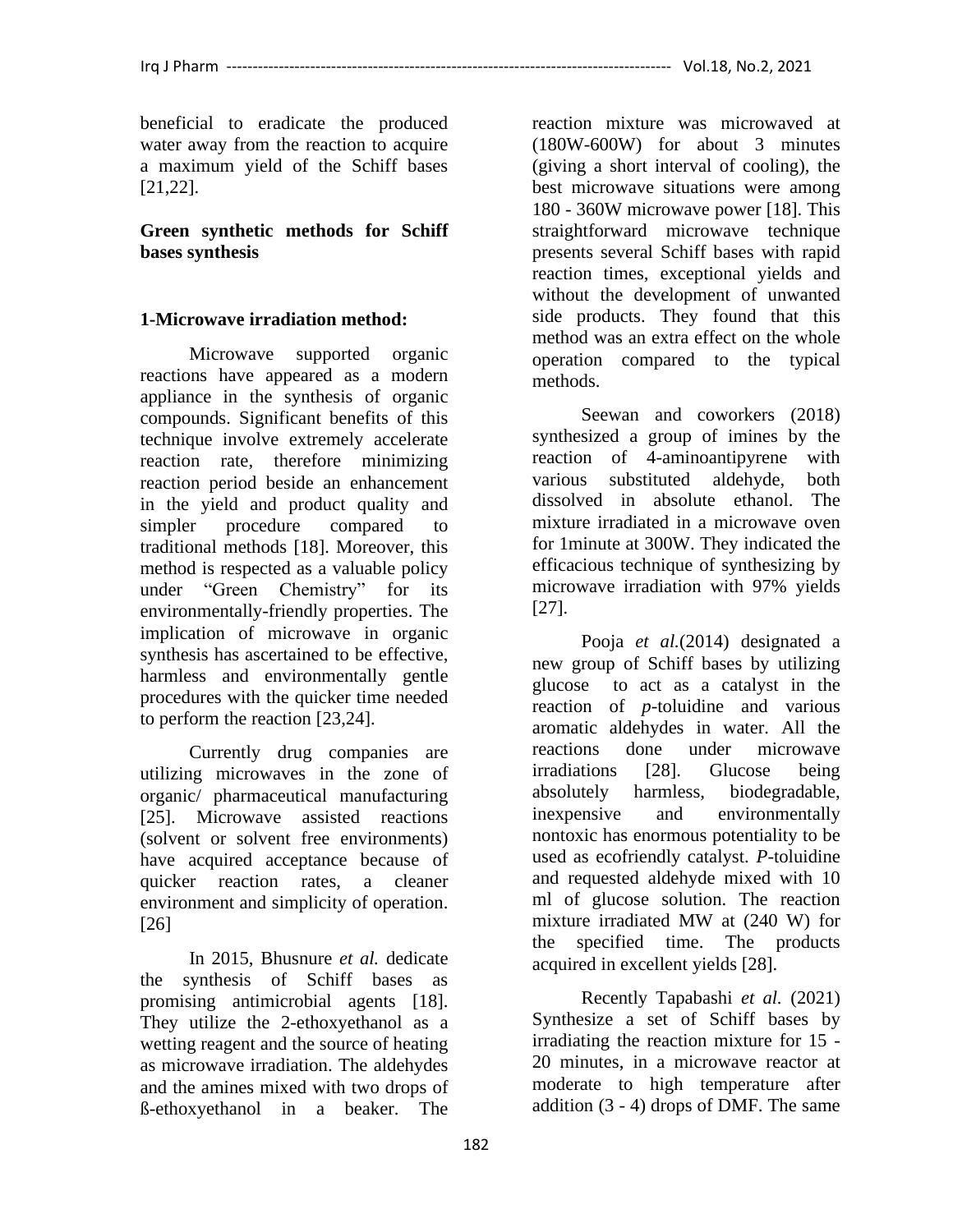procedure applied by replacing DMF with  $(6 - 8)$  drops of glacial acetic acid. Both methods give reasonable to good yield and in a short reaction time [29].

### **2-Natural acid-catalyzed methods**

The increasing attention about the natural acid catalyst (as fruit juice) in chemical synthesis is principally belong to their acidic nature, benign environmental character, enzymatic action and low-cost. There are now concentrating on the significance of fruit juice as a natural biocatalyst in organic synthesis [30].The natural acid (for example the lemon juice) offers moderate acidity that helps to catalyze the reaction at 25º C. Recently fruit juices recognized as possible organic solvents for the synthesis of pharmaceutical compounds [2, 30].

Yadav and coworkers (2015) with aid of sweet lemon or grapes juice or aq. extract of unripe mango (as catalytic solvent), they synthesized a group of Schiff bases by stirring method. The equimolar amount of benzaldehyde and aniline mixed, and the natural acid catalyst (0.5- 2.5 ml) added and the mixture preserved for 5-10 minutes [2]. Moreover, the reaction mixture stirred for 2-4 min. at 25º C. They mention that the heteroatom protonation that occurs in molecular conversion done by the aid of natural acids. All these natural juices restrain various organic acids like malic acid, tartaric acid, citric acid, oxalic acid. These acids are offer the required pH to catalyze the synthesis of Schiff bases [2].

Desai and Shinde (2015) proposed a conventional procedure for the green synthesis of nicotinic acid hydrazide Schiff base [31]. Nicotinic acid hydrazide dissolved in ethanol and lemon juice added to it with stirring, then the aldehydes added with stirring at room temperature for 15 minutes. They developed an original, straightforward and environmentally gentle synthesis of nicotinic acid hydrazide Schiff bases in beneficial yields [31].

Jadhao and coworkers (2016) make use of an original green route for the development of Schiff bases utilizing Natural acid catalyst (lemon juice) [30]. First, a precursor made from Acetophenone and semicarbazide hydrochloride synthesized. Then this precursor added to alcoholic solution of several aldehydes using lemon juice as catalyst. They refluxed the reaction mixture at 25º C for 1.5 hour. Their results show that the natural acid provide a suitable acidic medium to perform the reaction in good yields. The method was clean, safe and environment-friendly [30].

## **3- Ultrasonic methods:**

Sonication is the employing of sound power to excite particles for deferent principles. [Ultrasonic](https://en.wikipedia.org/wiki/Ultrasound) in frequency (>20 kHz) are typically used by a process recognized as ultrasonication [16, 32]. In the laboratory, it is usually employed by utilizing an ultrasonic bath or [probe,](https://en.wikipedia.org/wiki/Ultrasonic_probe) this instrument identified as a sonicator [32].

Thalla *et al.* (2012) proposed a new method for the nicotinohydrazide Schiff bases synthesis under catalyst-free ultrasonic irradiation conditions. In this distinctive synthetic procedure. nicotinohydrazide and m-nitro benzaldehyde in 15 mL of water exposed to ultrasonic irradiation at 60 ºC for 14 min to afford 92% yield as compared to 84% yield by ordinary method [16]. They developed an effective and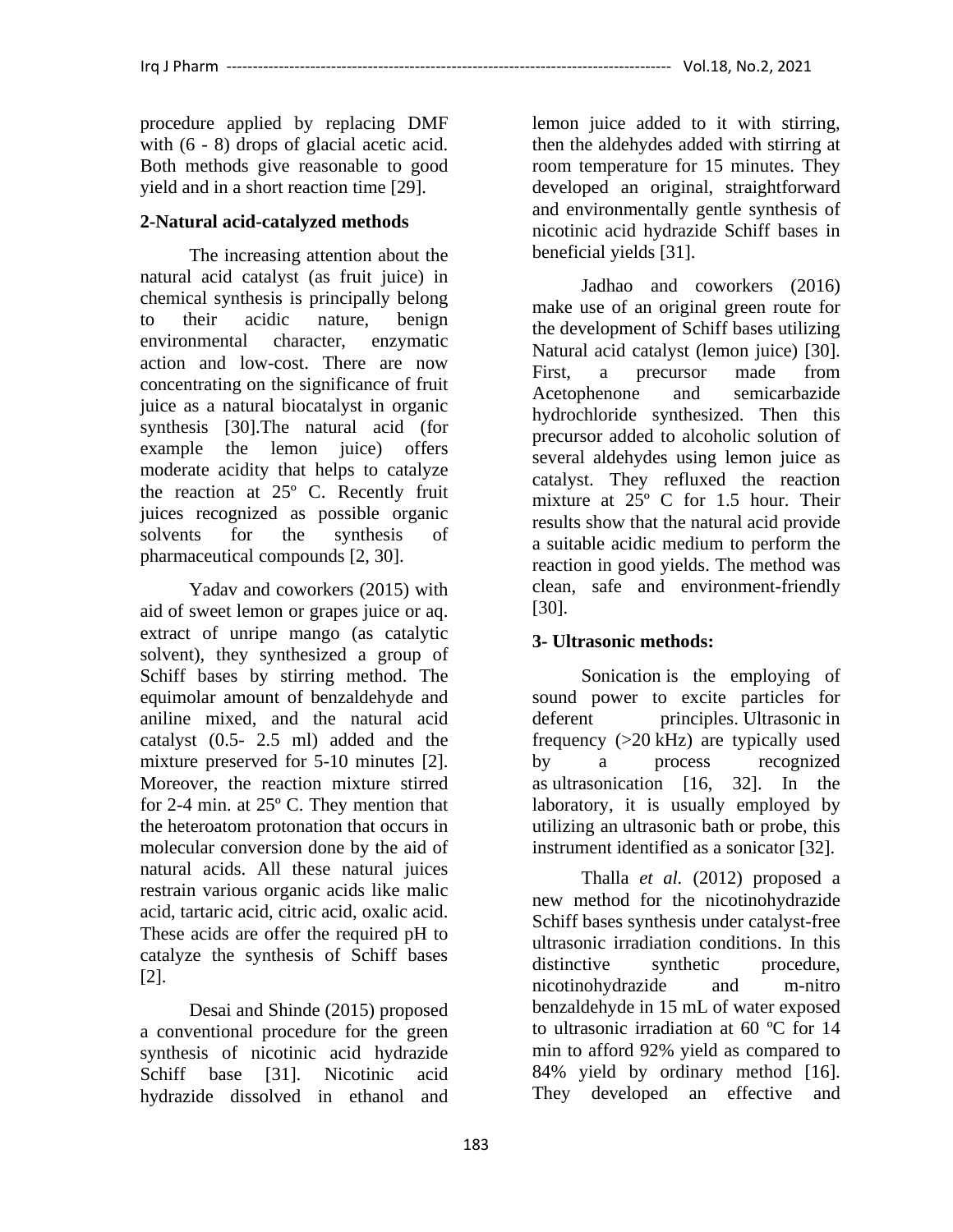ecofriendly approach for Schiff base synthesis to present optimum yields in an aqueous medium employing ultrasonic irradiation environments without using any catalyst [16].

In another study, Nikpassand *et al.* (2013) established an effective, green, rapid and accessible technique for the azo-linked Schiff bases synthesis by the reaction of azo-linked aldehydes and aminopyrazole under ultrasound irradiation [32]. This method propose benefits such as minimizing reaction time, mild condition and higher yields. They made a mixture of azo-linked aldehydes and aminopyrazole in 10 mL ethanol, and then they irradiated the mixture in a water bath by (45 kHz) ultrasound at 60°C for (5-15min). The pure products collected in 85-96% yields. They conducted that the higher yield and less reaction time by ultrasonic method attributed to the developed bubbles burst, which develops elevated temperature and pressure that assist the intermolecular reaction [32].

## **4- Grinding method**

In (2011) Zarei and Jarrahpour established appropriate, quick greenly methods for the Schiff bases synthesis with solvent and refluxing free condition, with excellent yields and rapid reactions [33]. The azo Schiff bases synthesis was performed by grinding the aldehyde with the amine in a mortar for one minute and then preserving the mixture at 25°C for 1.5 h. The yielded water was eliminated under vacuum at 70 ºC. This method was fast and economic; the reactions progressed at room temperature with excellent yields, without the need for any base [33].

Sharma and Bhardwaj (2017) recorded the synthesis of Schiff bases by solvent free route utilizing the amino acids (Glycine, Phenylalanine and Tyrosine) and the salicylaldehyde [34]. The method involves solid-state synthesis by using pestle and mortar. The procedure is completely free of solvent. Equmolar quantities of reactants are mixed in a mortar and then grinded for 10 min. with a pestle. A yellow gum is formed which transforms to a solid powder on continuous grinding after 20- 30 minutes. This method is recognized to be simple and can provide superior yield. The frictional heating resulting from the physical action of grinding on molecular crystals, push the reaction to the forward direction [34].

Sachdeva and Khaturia (2017) in their mini- review mentioned that Zarei *et al.* stated the synthesis of new Schiff bases in excessive quantities by grinding at 25ºC [35]. Azo-aldehyde reacted with corresponding amines in minimum amount of water to generate azo Schiff bases in very good yields [36].

The green procedure which utilizing grinding of the reactants at room temperature, that yielded 90-95% was conducted by Meenakshisundaram and Manickam (2019). The simple reaction conditions, easy, harmless and clean procedure with good yields are the benefits of this novel method. The dialdehyde and their corresponding amines were added in a mortar and grinded for 10 min to get the Schiff base (yield 70-75%) as solid [37].

Hanadi (2020) synthesize new Schiff bases complexes by a green procedure, utilizing the ball-milling technique [38]. Also, ball milling was used by Alharbia and his coworkers (2021) to acquire new Schiff-base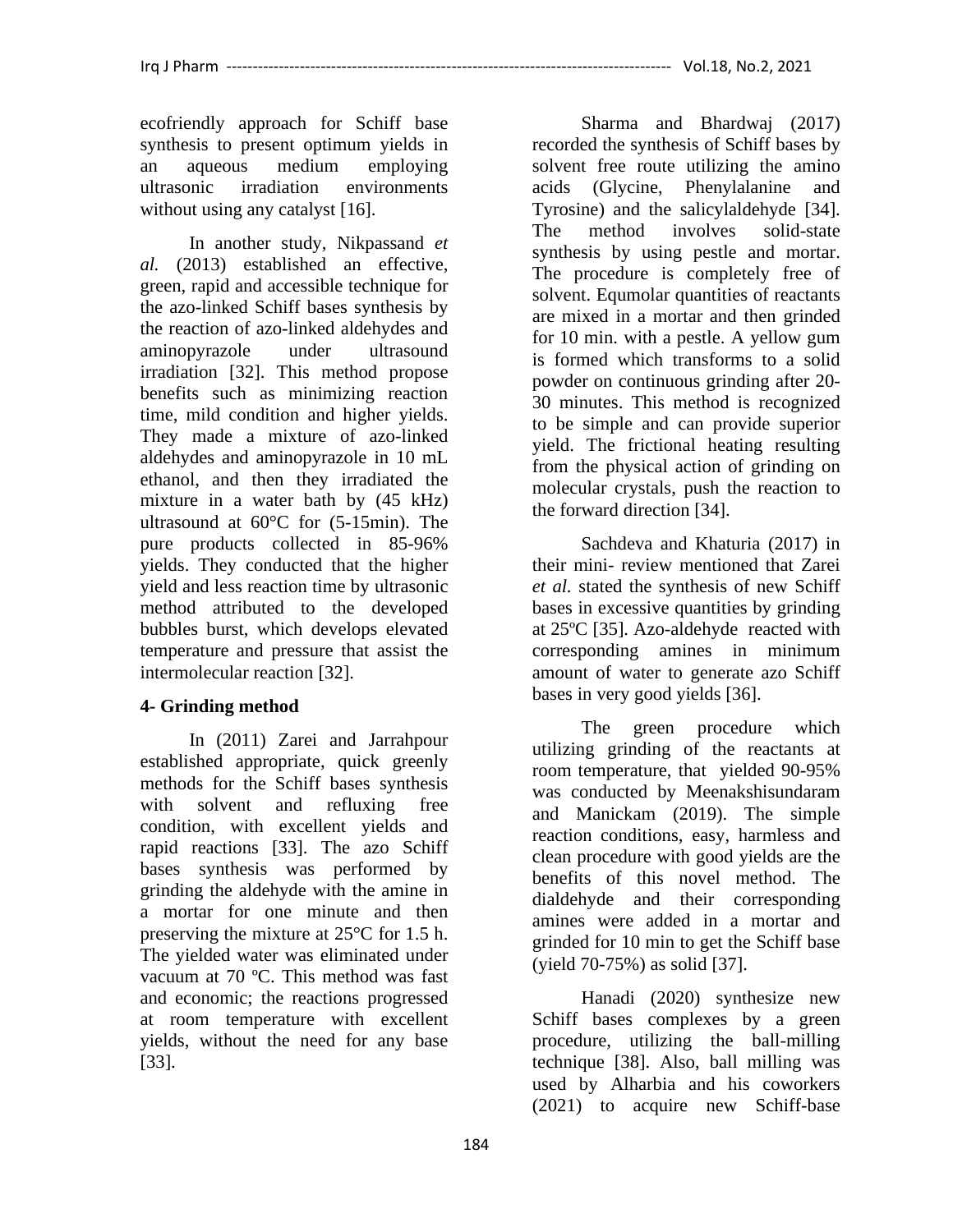complexes from, Fe, Ni, Zn and Co ions, which categorize as a green pathway of synthesis [39].

### **5- Water as a green solvent**

The use of water as a reaction medium offers several advantages as it is cheap, non-inflammable, non-toxic and safe to use [1,3, 41].

Rao *et al.* (2010) demonstrated the preparation of Schiff bases in an aqueous medium with good yields, which are higher than the ordinary methods. This technique has the benefit that it does need any acid catalysts. The yielded Schiff bases can be separated by filtration, and it is worthy to indicate that the reactions pressed in efficient manner by water [41]. This method accelerates the reaction rate by nearly 300-fold. The method involves the addition of salicylaldehyde to a solution of 1,2 diaminobenzene in 10 ml of water. The developing mixture was stirred for 10 min at 25 ºC. The yield was 95% compared to 65% yield in the conventional method. This method is considered an appropriate, easy, effective, and environmentally-friendly green procedure for Schiff bases synthesis [41].

Another study by Bhat *et al.* (2017) demonstrates an appropriate, effective and environmentally-friendly method for synthesis of the Schiff base derivatives under mild conditions using water at room temperature [1]. They dissolve salicylaldehyde and ethylenediamine in water as a solvent and shake it to dissolve the components. Then they reflux the mixture for about 2.5hours at 70ºC [1].

In another study, the synthesis of salicylaldehyde-based Schiff bases was conducted by Shamly (2018). 3-amino

benzoic acid, aniline, ethylene diamine in 10 ml of water mixed with salicylaldehyde [40,41]. Then the mixture was stirred at 25 ºC for 10 min to get the 83% yield. Here water plays the role of ecofriendly solvent [40].

### **6- Miscellaneous methods**

### **A- Magnetic nanoparticles**

Magnetic nanoparticles (MNPs) considered as fascinating and desirable stuffs due to their high surface area and exceptional magnetic characteristics [42]. Nezhad and Tahmasebi (2019) consume ionic liquid carried on magnetic nanoparticles as an effective and recyclable eco-friendly catalyst for benzimidazoles synthesis in solvent or solvent-free environments. A mixture of o-phenylenediamine and corresponding aldehyde was well-stirred with catalyst  $(Fe<sub>3</sub>O<sub>4</sub>$  magnetic nanoparticles) in 10 mL of water, or under solvent-free conditions at 80 °C, both methods for 25-40 min. The benefits of this methods were its easiness procedure, minimum reaction times in comparison to the other procedures, and the good yields of products. In addition, the catalyst can be reused several times and recovered easily by simple magnetic decantation with no loss of activity [42].

### **B- Mixing at room temperature**

While Ariyaeifar and coworker (2018) synthesize a series of chiral Schiff base compounds by the addition of 3,5- dichlorosalicylaldehyde to an aqueous solution of (R)-3-Amino-1,2 propanediol at 25°C which yielded a yellow precipitate almost immediately [43].

### **C- Garlic as natural biocatalyst**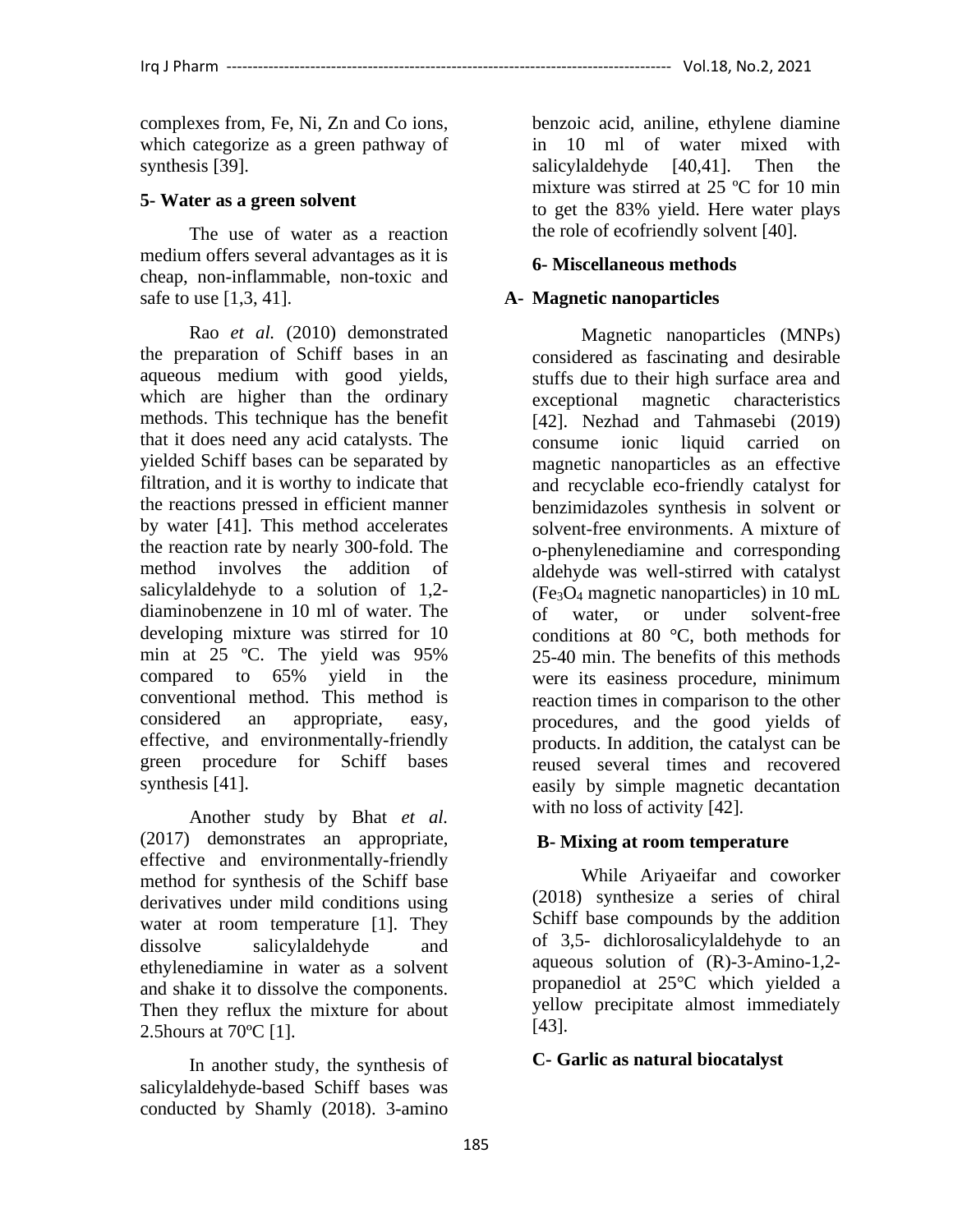Bedi and coworkers (2020) establish the use of natural biocatalyst (garlic) for eco-friendly synthesis for a group of Schiff bases, they utilizing ptoluidine and many aromatic aldehydes as reactants. The Schiff bases produced high yields by merely grinding the reactants collectively with a pestle in a mortar with the existence of a piece of garlic in solvent free procedure. Their method was very easy, eco-friendly, efficient, cost-effective it is within the green chemistry protocols [44].

# **7- Comparison studies**

Yang and his coworkers (2006) compare three ways for the synthesis of simple Schiff bases: microwave method, reflux method and by utilizing anhydrous MgSO<sup>4</sup> [45]. In the microwave method, a mixture of ptoluidine, 3,4,5-trimethoxybenzaldehyde with neutral alumina in DCM (2ml) was presented in a microwave oven and irradiated for 4min (20% output power) and the yield was 85%. While in the second method a solution of the same reactants in (10ml) benzene was reflux until no water developed (observed by a Barrett distilling receiver), and the yield was 72%. In the third method: to a stirred solution of the same reactants in 10ml dichlorometham, anhydrous MgSO<sup>4</sup> was added. Then the resultant mixture stirred for 2 hours at 25°C and the yield was 75%. By comparison, the microwave method has a great advantage as it utilize minimum time with maximum yield [45].

Taj *et al.* (2011) synthesize Schiff bases in different conditions using sulphuric acid [46] and Lewis acids acid [47,48] as catalysts. In the method I: A mixture of the amines, aldehyde and conc.  $H_2SO_4$  or glacial acetic (2 drops) in 5 ml alcohol refluxed for 4 h over

water bath which results in poor yields (30%). In method II: A mixture of the same reactant in 5 ml DCE and magnesium perchlorate  $Mg(CIO<sub>4</sub>)<sub>2</sub>$  was refluxed for 3 h intervals in the water bath.  $Mg(CIO<sub>4</sub>)<sub>2</sub>was separated by$ filtration. This method gives excellent yields (75%) [48].

In (2012) Sachdeva and his coworkers compared four different methods for Schiff bases synthesis. In the method I: the grindstone frictionactivated synthesis was tested [49]. The same molar quantities of dl-alanine amino acid and corresponding aldehyde dissolved in a least amount of water. Then the mixture grounded for 5–10 min by a pestle in a mortar. The primary slurry mixture hardened through 20–25 min and then left overnight (8 h). In method II: stirring was tested by mixing an equimolar of the same reactants with 5 ml of water, then the mixture was magnetically stirred at (25°C) until the completion of the reaction. Method III involved reflexing the same reactants with 10 ml of water for 1 h. While in method IV: the microwave irradiation was tested as an equimolar mixture of the same reactants mixed with 5 ml of water and irradiated in a microwave oven at 250 W for 5–6 min. In this study, they try to synthesize Schiff bases using water as a green solvent. The results confirming that stirring at 25°C and microwave methods are easier and quicker than methods I and III. All the described methods are considered as eco-friendly techniques as they utilize no organic solvent[49].

Another comparison study made by Chawla *et al.* (2015) in which they synthesize a group of Schiff bases by different methods [50]. In the first one, they make use of glacial acetic acid as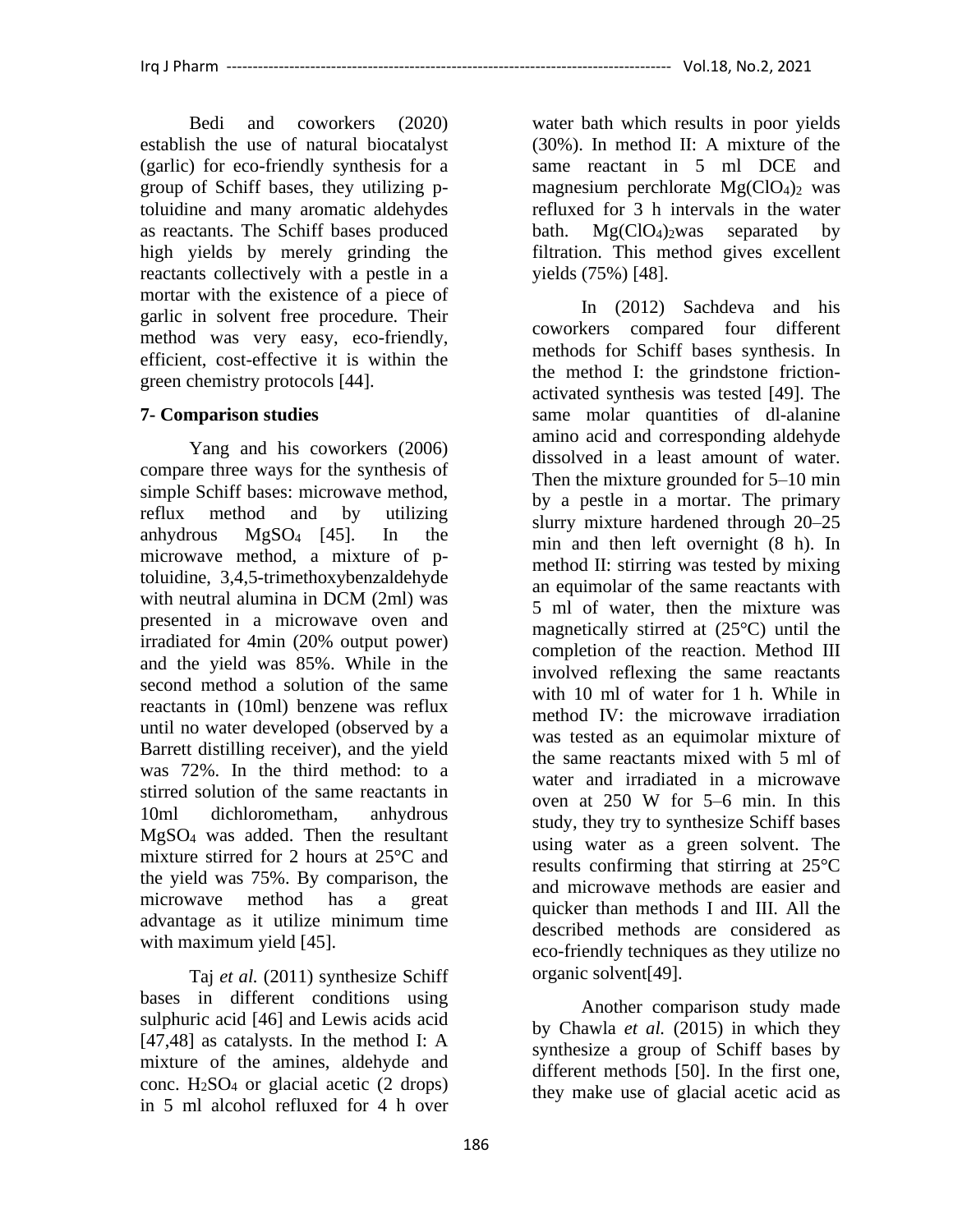catalyst and ethanol as solvent by reflexing equimolar quantities of 4 amino benzene sulfonamides with different aromatic aldehydes at 50-60ºC. The second method involved microwave irradiation in an open vessel with or without organic solvents. It was found that the condensation reaction progress rapidly and efficiently without solvent, but it needed only 2–3 minutes if a catalytic amount of glacial acetic acid was used. The natural acid catalyst was the third method in which lemon juice (natural acid) in solvent-free conditions mixed with the reactants for 30 minutes, which afford the Schiff bases in excellent yields (94%). This green reaction has several eco-friendly benefits like minor reaction environments and easy work-up with elevated yield. The fourth method makes use of Lewis acids  $(ZnCl<sub>2</sub>, TiCl<sub>4</sub>, alumina and P<sub>2</sub>O<sub>5</sub>)$  in order to overcome the removal of water complications [50]. Lewis acid fastens nucleophilic attack of amines on carbonyl carbon in addition to serve as a drying agent for efficient water elimination in the second step. In the fifth method equimolar quantity of ptoluidine and vanillin mixed and preserved in U. V. compartment for 15 min, the yield was 96.90%, which is more than the traditional method (72- 78%). While in the sixth method they utilize the sonicator with or without catalyst at 45ºC for 13-15 min. the yield was found to be 97%. The catalyst acetic acid was reduce the time of the previous experiment to 9-10 min with the same yield. The last method was by utilizing mortar and pastel to mix equimoler quantity of p-toluidine and vanillin for 10-12 min. then the product was located in a dark room, overnight standing and the yield was 95.80%. At the final, they conclude that by comparing with the

traditional method, these methods are more appropriate with higher yield in quicker time and simple conditions, with no pollution generation. The priority was with the microwave method [50].

In another study, Arafa and Shaker (2016) synthesized a group of new bis-Schiff bases under microwave irradiation, sonication and regular methods with no catalyst [51]. In the conventional method, salicylaldehyde derivatives and diamines suspended in ethanol, and then the mixture stirred for 10-12 h. The microwave method involved mixing the same reactants and irradiating them with 450 W for 6-10 min at 25º C. While in the ultrasonication method, the same reactants dissolved in ethanol (5 mL) and then occupied in an ultrasonic water bath at (25° C). Then subjected to ultrasound irradiation for 1-4 min. At the end, they observed that, the ultrasound method enhanced the yield and minimized the reaction rate. Nevertheless, the microwave irradiation show no valued enhancement in the yield (70-88%) even when they increase the irradiation times [51].

Kapadnis and his team (2016) tested four synthetic methods of Schiff base [52]. The microwave irradiation was the first one in which a few drops of 10% NaOH were added to reactants in order to adjust the pH. Then the reaction mixture irradiated for 8 min in the microwave oven. In the second method, they reflux the previous mixture for about 8 hrs. The stirring was the third method, the same previous mixture was stirred on a magnetic stirrer for 5 hrs. at room temp. The grinding was the last method in which the reactants mixed with 10ml ethanol in a mortar pestle, then a few drops of citric acid was added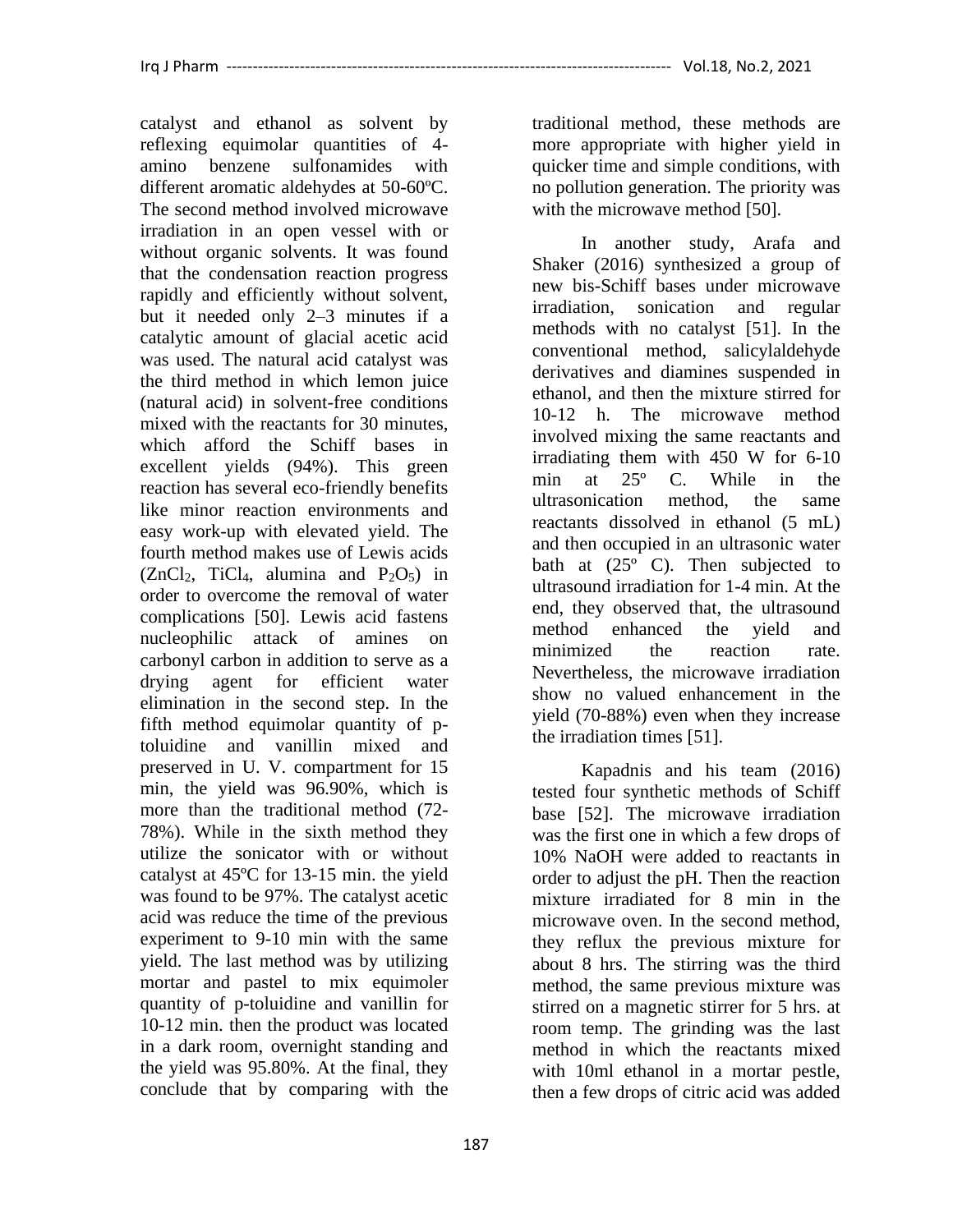to adjust its pH with grinding for about 20 min. The results indicated that the first method has a great advantage. It is very appropriate for industrial manufacturing which utilizes a shorter time and also has the highest yield [52].

A review study made by Shntaif and Rashid (2016) mentions several methods for Schiff bases synthesis under microwave irradiation [53]. They either mixed the reactants with or without alcohol, or they added acetic acid with ethanol, or used glacial acetic acid as a catalyst with DMSO, or even they make use of neutral alumina, silica gel or concentrated sulphuric acid as catalysts. All these methods conducted under microwave irradiation. In the end, they conclude that these methods were valuable tools for minimizing reaction times and enhancing the yields [53].

Dayma *et al.* (2018) made a comparative study using various Schiff bases synthesis methods [54]*.* In the conventional method, 2-3 drops of acetic acid were added to a mixture of salicylaldehyde with sulphanilic acid in ethanol, and the resulting mixture stirred at ambient temperature for 4 hours. While in room temperature method, a solution of the same reactants in ethanol stirred by magnetic stirrer at (25º C) for one hour (few drops of acetic acid gradually added). While in the grindstone method, the reactants mixed with few drops of acetic acid and ground together in a mortar using a pestle to produce a yellow solid within 20-40 min. In the microwave method, the reactants dissolved in ethanol, and one drop of glacial acetic acid added, then the mixture irradiated in a microwave at (140 W) for 2-3 minutes. The best yields obtained in microwave method. The result also exposes that the grindstone

method is superior to the ordinary method. No organic solvent needed, the reaction proceeded in relatively short with good yields [54].

A new series of Schiff bases as NO donor was synthesized by Sravanthi *et al.* (2019) using green methodology by condensation of 2 hydroxyacetophenone with Furfuryl amine via four methods [4]. An efficient, green, cheap and eco-friendly method via microwave-assisted reaction in fruit juice medium has developed. This method also compared with the conventional method, grinding method and ordinary microwave method. The Microwave method using fruit juices as catalyst evidence to be simple, effective and ecofriendly compared to other methods of synthesis [4].

An original synthetic method for imidazole Schiff bases conducted by Eftekhari *et al.* (2020) [55]. The synthesis involves heating, microwave irradiation, and with ethanol. The results indicated that Schiff bases were synthesized in microwave and ethanol methods were in maximum yields (90- 98%), it takes only 2-4 min. The exceptional benefits of microwave irradiation include reducing the time of reaction from an hour to a minute and increasing the products yield [56].

Xochicale-Santana *et al.* (2021) reported the design, synthesis, and chemo-photophysical characterization of two Schiff bases derived from 4 aminobenzoic acid 4-(4- (diethylamino)benzylidene)aminobenzoi c  $\alpha$  acid and  $4-(4-\alpha)$ methoxybenzylidene)aminobenzoic acid ). However, the Schiff bases obtained with green synthetic techniques (ultrasound and mechanosynthesis)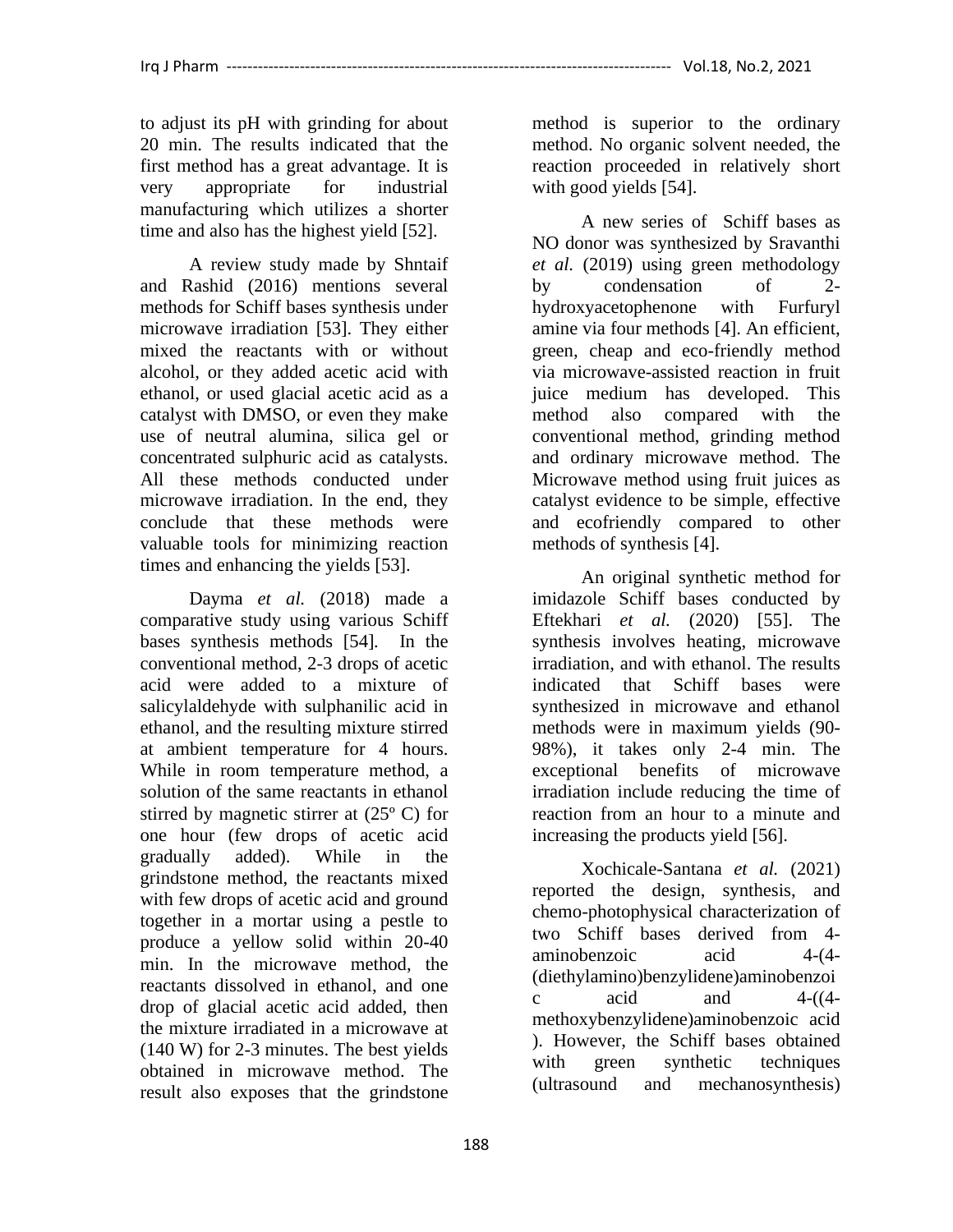minimize the time and energy needed comparing with traditional heating [57].

#### **CONCLUSION**

Green chemistry offers significant environmental and financial benefits above traditional synthetic methods. The green synthetic methods must enhance the selectivity, shorten reaction time, and make the purification of products simpler than the traditional methods. A

#### **REFERENCES**

- 1. Bhat A R, Wagay M H. Synthesis of Schiff's Base Derivatives Using Water as Solvent.(A Green Methodology). IJRASET. (2017) Volume 5 Issue XI November
- 2. Yadav G and Mani J V. Green Synthesis of Schiff Bases by Using Natural Acid Catalysts. (IJSR). (2015) Volume 4 Issue 2.
- 3. Habibi A, Valizadeh Y, Mollazadeh M and Alizadeh A. Green and High Efficient Synthesis of 2-Aryl Benzimidazoles: Reaction of Arylidene Malononitrile and 1,2-Phenylenediamine Derivatives in Water or Solvent-Free Conditions. International Journal of Organic Chemistry, (2015) 5, 256-263. doi: [10.4236/ijoc.2015.54025.](http://dx.doi.org/10.4236/ijoc.2015.54025)
- 4. Sravanthi M, Kavitha B and Reddy P S. Green route for efficient synthesis of biologically active schiff base ligand derived from 2 – hydroxy acetophenone: structural, spectroscopic, antimicrobial and molecular modeling studies. Int. Res. J. Pharm. (2019), 10 (3). DOI: 10.7897/2230-8407.1003107
- 5. Avram S, Udrea AM, Nuta DC, et al. Synthesis and Bioinformatic Characterization of New Schiff Bases with Possible Applicability in Brain

Schiff bases formed by condensation of primary amines with aldehydes. This study focused on the green synthetic methods that are used for Schiff bases synthesis in order to find the best technique that offers higher yields in a shorter time in ecofriendly environment. The review considered many green synthetics techniques, from which the microwaves irradiation method considered the best followed by the ultrasonic, natural acids utilizing and grinding methods.

Disorders. Molecules.(2021) ;26(14) :4160 . Published 2021 Jul 8. doi:10.3390/molecules26144160

- 6. Abdul Hameed A., al-Rashida M., Uroos M., Ali S. A. and Khan K. M. Schiff bases in medicinal chemistry: a patent review (2010-2015), Expert Opinion on Therapeutic Patens, (2017) 27(1):63-79.
- 7. Malik S. and Nema B. Antimicrobial activities of Schiff Bases: A review. International Journal of Theoretical & Applied Sciences, (2016) 8(1): 28-30
- 8. Gupta D, Pathak D P, Kapoor G, and Bhutani R. A Comprehensive Review on Synthesis and Biological Activity of Schiff Bases. Int. Res. J. Pharm. (2019);  $10(5):1-8$ [http://dx.doi.org/10.7897/2230-](http://dx.doi.org/10.7897/2230-8407.1005153) [8407.1005153](http://dx.doi.org/10.7897/2230-8407.1005153)

9. Yadav P, Sarkar A. and Kumar A.

- Synthesis and biological activities of schiff bases and their derivatives: a review of recent work. Journal of Basic and Applied Engineering Research, (2019) Vol. 6, Issue 1; January-March, 62-65
- 10. Prakash A. and Adhikari D. Application of Schiff bases and their metal complexes- a review, Int. J Chem Tech Res; (2011) 3(4):1891-1896.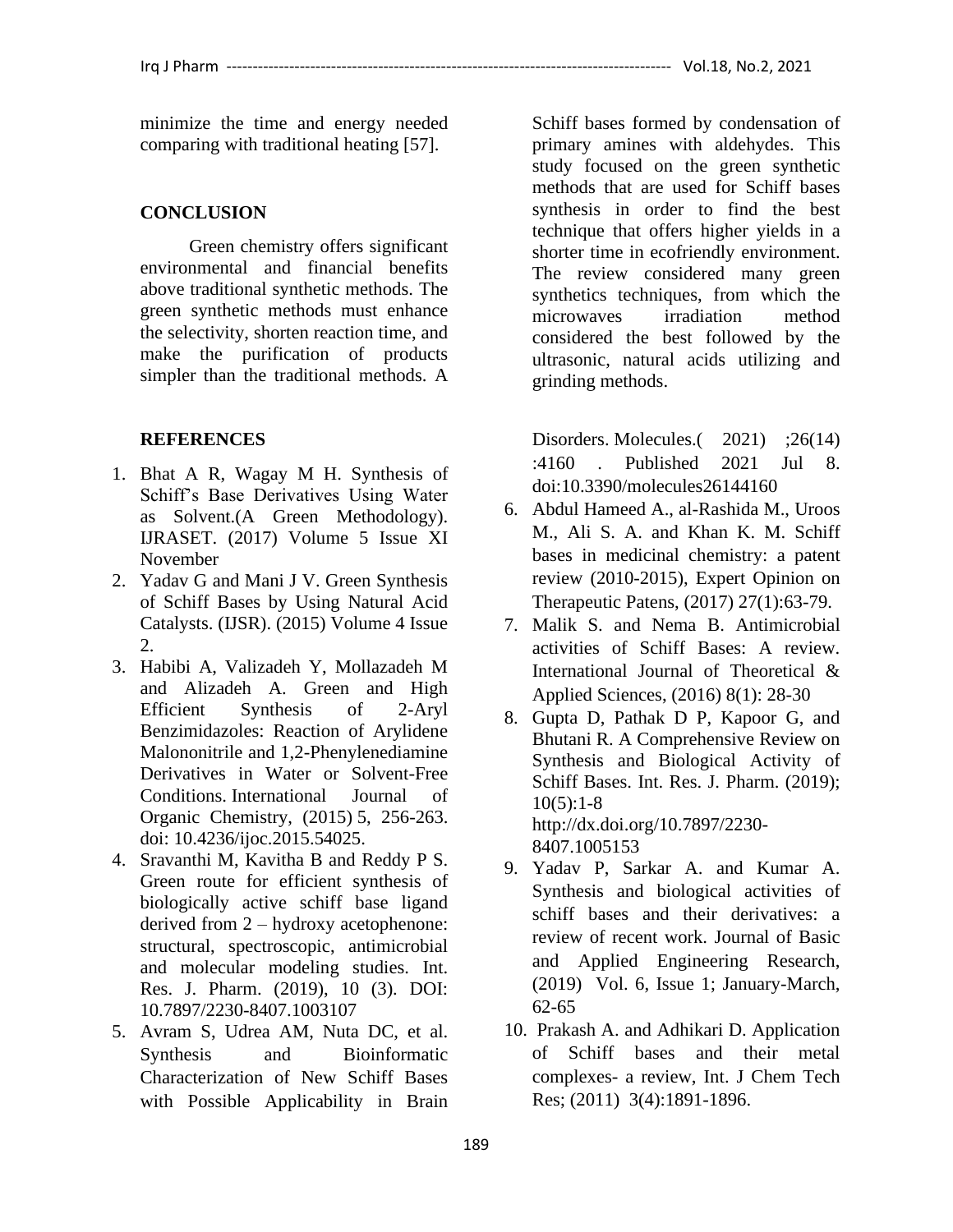- 11. Mondal S., Mandal S.M., Mondal T. K. and Sinha C. Spectroscopic characterization, antimicrobial activity, DFT computation and docking studies of sulfonamide Schiff bases. J Molecular Structure; (2017) 11(27): 557- 567.
- 12. Moffett RB and Rabjohn N, Editor Organic synthesis, John wiley and Sons, Inc., New York, (1963), 4, 605.
- 13. Rani A., Kumar M., Khare R. and Tuli H. S. (2015) Schiff bases as an antimicrobial agent: A review. Journal of Biological and Chemical Sciences, (2015) vol.2, no. 1, 62-91.
- 14. Samina KT, Abhijit AY and Ratnamala SB. Synthesis and characterization of a novel schiff base of 1,2 diaminopraopane with substituted salicylaldehyde and its transition metal complexes. Journal of Molecular Structure, (2018) 1152: 223-231.
- 15. Saraf D.V., Kulkarni P. A., Deshpande V. G. and Habib S. I. Heterocyclic Schiff base Cu(II) metal complexes and their X-Ray diffraction study, European J of Pharm Med Res; (2017) 4(9): 680- 683.
- 16. Thalla N, Devineni S R, Parimi B N and Chamarthia N R. A Facile, Catalyst-free Green Synthesis for Schiff's Bases in Aqueous Medium under Ultrasonic Irradiation Conditions and Their Antimicrobial Activity. Der Chemica Sinica, (2012), 3(4):808-816
- 17. Sinthuja S. A., Shaji Y. C. and Rose G. L. Synthesis, Characterization and Evaluation of Biological Properties of Transition Metal Chelates with Schiff base Ligands Derived from Glutaraldehyde with L-Leucine. International Journal of Scientific Research in Science and Technology (IJSRST); (2018) 4(2):2395-6011.
- 18. Bhusnure O G, Vibhute Y B, Giram P S, Vibhute A Y, Bhusnure O G. Innovative Green synthesis of Schiff bases and their Antimicrobial Activity. Journal of Pharmacy Research (2015),9(12),670-677
- 19. Cleiton M. da Silva, Daniel L. da Silva, Luzia V. Modolo, Rosemeire B. Alves, Maria A. de Resende, Cleide V.B. Martins ,Ângelo de Fátima, Schiff bases: A short review of their antimicrobial activities, Journal of Advanced Research, Jan ( 2011), Vol 2, Issue 1, Pages 1-8
- 20. Wenling Qin, Sha Long, Mauro Panunzio and Stefano Biondi, Schiff Bases: A Short Survey on an Evergreen Chemistry Tool, Molecules (2013), 18(10), 12264-12289.
- 21. Gündüzalp A B, Çolak N, Altiner S And Şahi Z S. Synthesis, Characterization and Theoretical Calculations of Schiff Base Containing Thiophene Ring System. GU J Sci (2017)30(3): 255-265
- 22. Jawoor S S, Patil S A, Kumbar M, Ramawadagi P B. Green synthesis of nano sized transition metal complexes containing heterocyclic Schiff base: Structural and morphology characterization and bioactivity study, Journal of Molecular Structure (2018), doi: 10.1016/ j.molstruc.2018.03.084.
- 23. Tania, R.; Ancker, V.; Gareth, W.V.; Raston, C.L. Benign approaches for the synthesis of bis-imine Schiff bases. Green Chem. (2006), 8, 50-53
- 24. Das, S.; Das, V.K.; Sakia, L.; Thakur, A.J. Environmentally friendaly and solvent free synthesis of symmetric bisimines under microwave irradiation. Green Chem. Lett. Rev. (2012), 5, 457- 474.
- 25. Collados JF, Toledano E, Guijarro D, and Yus M. Microwave-assisted solventfree synthesis of enantiomerically pure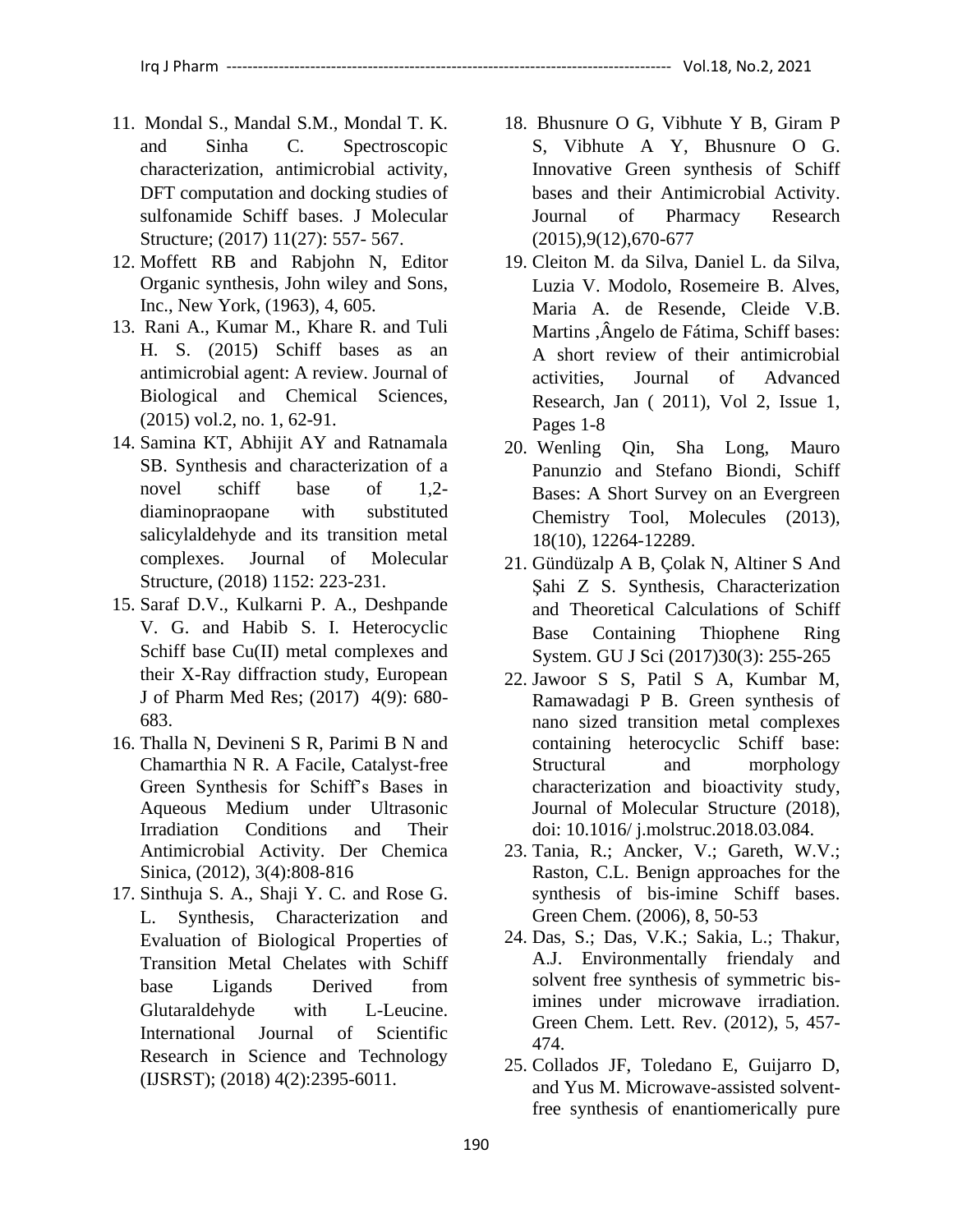N-(tert-Butylsulfinyl) imines. Journal of Organic Chemistry (2012); 77:5744– 5750, Articles ID300919.

- 26. Pai NR, Dubhashi DS, Vishwasrao S, Pusalkar D. An efficient synthesis of neuroleptic drugs under microwave irradiation. J Chem. Pharm. Res (2010); 2(5):506-517.
- 27. Seewan A N, Kadhim Z Y, Hadi A A. Theoretical Treatment, Microwave Synthesis and Spectroscopic Analysis of New Schiff Bases Derived from 4- Aminoantipyrene. J. Phys.: Conf. Ser. (2018) 1003 012011 doi :10.1088/1742- 6596/1003/1/012011
- 28. Xavier A. and Srividhya N., Synthesis and Study of Schiff base Ligands, IOSR Journal of Applied Chemistry (2014), 7(11), 06-15
- 29. Pooja B and Tanay P. Exploring the utility of glucose as ecofriendly catalyst for microwave assisted green synthesis of Schiff base. Res. J. Chem. Environ.(2019) Vol. 23 (2) February
- 30. Jadhao PS and Patil AB: Natural Acid Catalysed Synthesis of Schiff's Bases from 1-(1-Phenyl-Ethylidene) Semicarbazide. Int J Pharm Sci Res (2016); 7(10): 4125-29.doi: 10.13040/IJPSR.0975-8232.7(10).4125- 29.
- 31. Desai V and Shinde R. Green synthesis of nicotinic acid hydrazide schiff bases and its biological evaluation. Int J Pharm (2015); 5(3): 930-935
- 32. Nikpassand M, Zare Fekri L and Sharafi S. An Efficient and Green Synthesis of Novel Azo Schiff Base and its Complex Under Ultrasound Irradiation. Oriental Journal Of Chemistry (2013), Vol. 29, No. (3):Pg. 1041-1046 DOI: http://dx.doi.org/10.13005/ojc/290326
- 33. Engineering Technologies and Management Research, (2017) 4(12: SE), 107-117. DOI: 10.5281/zenodo Zarei M, and Jarrahpour A. Green and

efficient synthesis of azo Schiff bases. IJST (2011) A3: 235-242

- 34. Sharma D and Bhardwaj A. A comparitive view over the synthesis of schiff base ligands and metal complexes by conventional and solvent free route. International Journal of Engineering Technologies and Management Research. December, (2017)Vol.4,Iss.12: DOI: 10.5281/zenodo.1163783
- 35. Sachdeva H and Khaturia S. A minireview on organic synthesis in water. MOJ Bioorganic & Organic Chemistry. (2017) Volume 1 Issue 7
- 36. [Mahmood A A,](https://www.sciencedirect.com/science/article/pii/S221478532039903X#!) [Al-Iraqi](https://www.sciencedirect.com/science/article/pii/S221478532039903X#!) M A, [Abachi](https://www.sciencedirect.com/science/article/pii/S221478532039903X#!) F T Design, synthesis and anti-β-lactamase activity for new monobactam compounds. Materials Today: Proceedings, (2021) Volume 42, Part 5, Pages 1860-1866 [https://doi.org/10.1016/j.matpr.2020.12.](https://doi.org/10.1016/j.matpr.2020.12.218) [218](https://doi.org/10.1016/j.matpr.2020.12.218)
- 37. Zarei M, Jarrahpour A. Green and efficient synthesis of azo Schiff bases. Iranian J Sci & Tech. (2011);A3:235– 242.
- 38. Meenakshisundaram S and Manickam M. Solvent free Green Protocol for the Synthesis of Anti-bacterial Schiff base Dimers. Oriental Journal Of Chemistry. (2019), Vol. 35, No.(5): Pg. 1605-1610. http://dx.doi.org/10.13005/ojc/350519
- 39. Hanadi K. Green Synthesis Strategy for New Schiff-Base Complexes: Characterization, Conductometry, In Vitro Assay Confirmed by In Silico Approach. Chemistry Select (2020) Volume 5, Issue 33 p. 10256-10268
- 40. Alharbia A, Seraj A A, Alzahranib O, Samar K A, Mohamed J A, Rania E K, Nashwa Z and El-Metwaly M. Green synthesis approach for new Schiff's-base complexes; theoretical and spectral based characterization with in-vitro and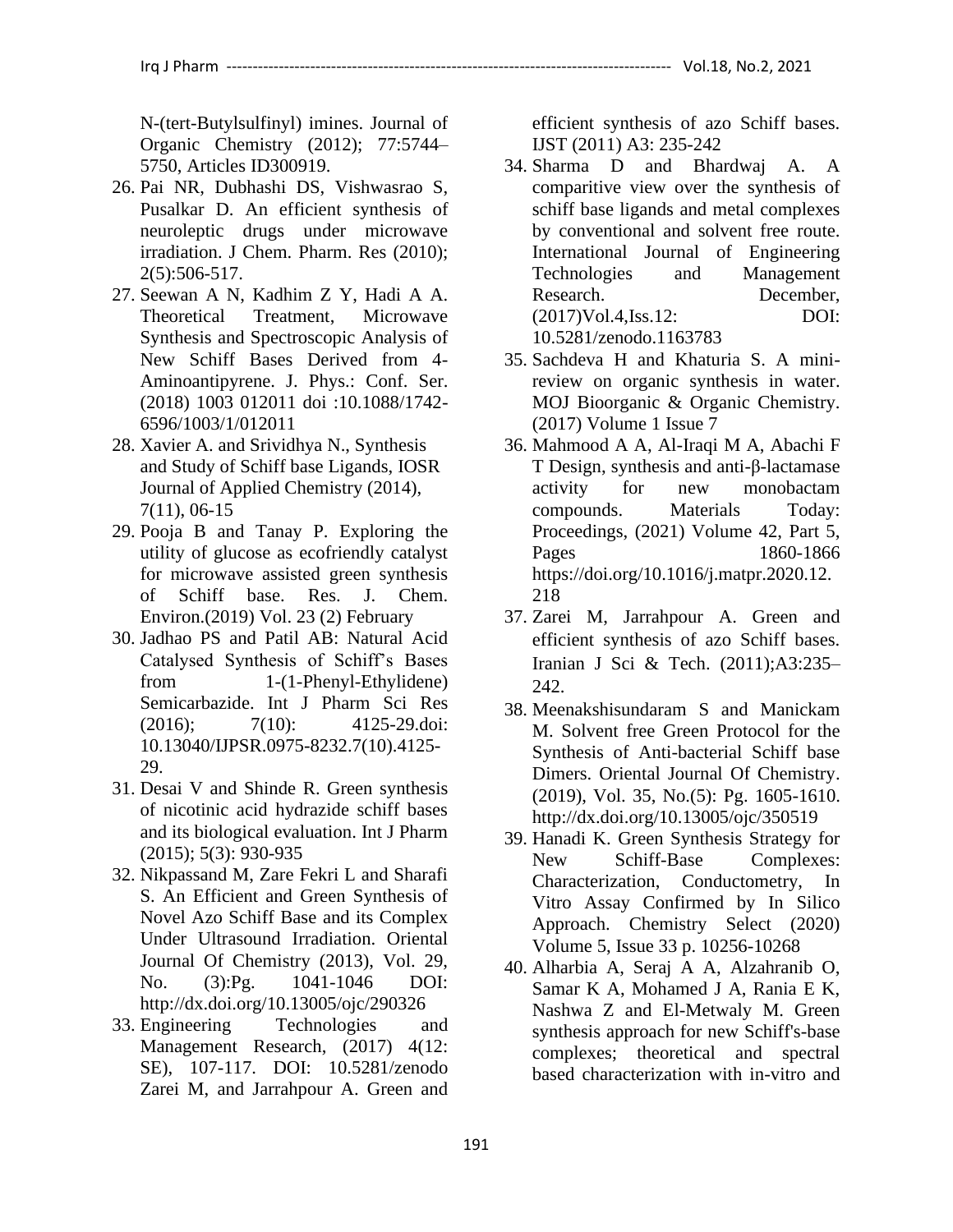in-silico screening. Journal of Molecular Liquids, (2021) Volume 345, 1, 117803

- 41. Shamly P. Synthesis of Salicylaldehyde Based Schiff Bases and Their Metal Complexes In aqueous Media - Characterization and Antibacterial Study. Int J Recent Sci Res. (2018) 9(5), pp. 26566-26570. DOI: http://dx.doi.org/10.24327/ijrsr.2018.090 5.2083
- 42. Rao V K, Reddy S S, Krishna B, Naidu K M, Raju C and Ghosh S K. Synthesis of Schiff Bases in Aqueous Media: A Green Alternative Approach with Effective Mass Yield and High Reaction Rates. Green Chemistry Letters and reviews, (2010) Vol. 3, 2010.
- 43. Nezhad E R and Tahmasebi R. Ionic liquid supported on magnetic nanoparticles as an efficient and reusable green catalyst for synthesis of benzimidazole derivatives under solvent and solvent-free conditions. Asian Journal of Green Chemistry, 3(1) (2019), 34-42. DOI: 10.22034/ajgc.2018.65743
- 44. Bedi P, Pramanik G, Pramanik T. Garlic Catalyzed and Grindstone Assisted Solvent Free Green Synthesis of Pharmaceutically important Schiff Bases. Research J. Pharm. and Tech. (2020); 13(1): 152-156. doi: 10.5958/0974-360X.2020.00030.X
- 45. Ariyaeifar M, Amiri Rudbari H, Sahihi M, Kazemi Z, Kajani AA, Zali- Boeini H, Kordestani N, Bruno G and Gharaghani S. Chiral halogenated Schiff base compounds: green synthesis, anticancer activity and DNA-binding study, Journal of Molecular Structure (2018), doi:

10.1016/j.molstruc.2018.02.042.

46. Yang Z, Sun P. Compare of three ways of synthesis of simple Schiff base. Molbank (2006), M514

- 47. Gheorghe R and Mioara A. Bulletin of the Chemists and Technologists of Macedonia, (2001) 20 131
- 48. Santosh K, Niranjan MS, Chaluvaraju K C, Jamakhandi C M and Dayanand K. Journal of Current Pharmaceutical, (2010) Research 1 39
- 49. Taj T, Kamble R R, Gireesh T and Badami B V. An expeditious green synthesis of Schiff bases and azetidinones derivatised with 1,2,4 triazoles. J. Chem. Sci. September (2011)Vol. 123, No. 5, , pp. 657–666.
- 50. Sachdeva H, Saroj R, Khaturia S and Dwivedi D. Operationally simple green synthesis of some Schiff bases using grinding chemistry technique and evaluation of antimicrobial activities. Green Process Synth (2012); 1: 469–477 DOI 10.1515/gps-2012-0043
- 51. Chawla A, Sukhmandeep K, Kuldeep K, Chawla P and Dhawan R K. A Current Review of Synthesis Methods of Schiff Bases. SK International Journal of Multidisciplinary Research Hub, (2015) Volume 2, Issue 11, November pg. 10- 18
- 52. Arafa W A A and Shaker R M. Facile green chemistry approaches towards the synthesis of bis-Schiff bases using ultrasound versus microwave and conventional method without catalyst. ARKIVOC (2016) (iii) 187-201 DOI: http://dx.doi.org/10.3998/ark.5550190.p 009.464
- 53. Kapadnis K H, Jadhav S P, Patil A P and Hiray A P. Four synthesis methods of schiff base ligands and preparation of their metal complex with ir and antimicrobial investigation. World Journal Of Pharmacy And Pharmaceutical Sciences. (2016) Vol 5, Issue 2, 1055-1063.
- 54. Shntaif A H, Rashid Z M. The Synthesis of Schiff bases under microwave